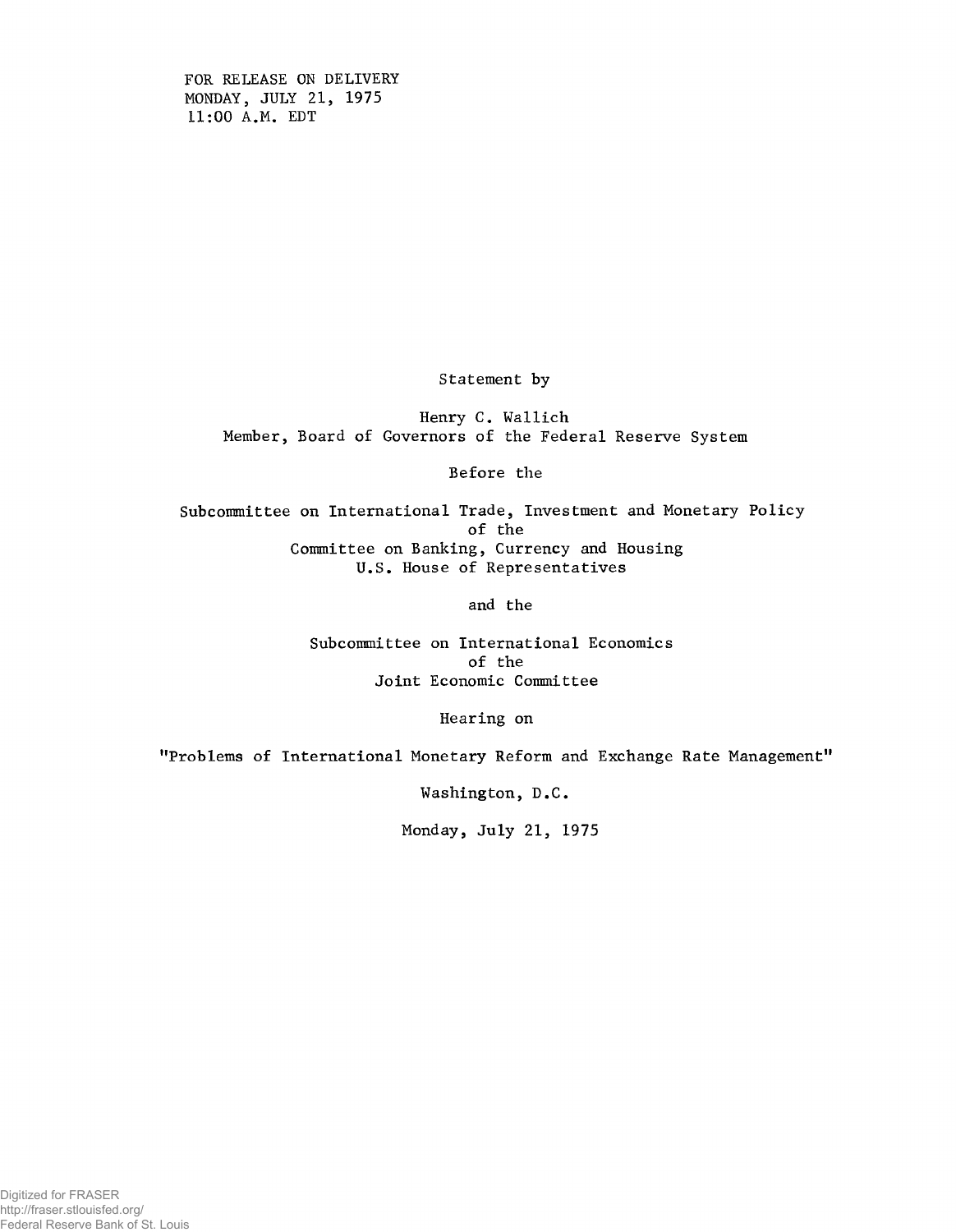I am pleased to appear before these Committees to discuss the five questions posed by Chairman Rees' letter of June 26. In order to be as responsive as possible to the Committees' needs, I have organized my remarks today into five sections to correspond with the concerns raised by your Chairman.

## Evaluation of experience with flexible exchange rates

After floating first became general in March 1973, early evaluations of floating exchange rates were marked by considerable relief and satisfaction that international trade continued to expand and that exchange markets functioned well. Both the business community and governments seemed to adapt quickly to the new system. Governments did not then, and on the whole have not since, resorted to administrative controls or competitive depreciation to improve their current account positions at the expense of others. The absence of controls together with increasing familiarity with techniques available for minimizing risks associated with exchange rate changes have considerably reduced initial skepticism towards floating rates expressed by some members of the business community.

Recently, however, increasing criticism of floating rates has been heard. The most prevalent criticism is that exchange rate fluctuations have been excessively wide. The fact that many effective exchange rates (a term I will examine more closely in a moment) have returned to about the levels at which they stood in March 1973, or shortly thereafter, seems to suggest that the interim fluctuations were unnecessary.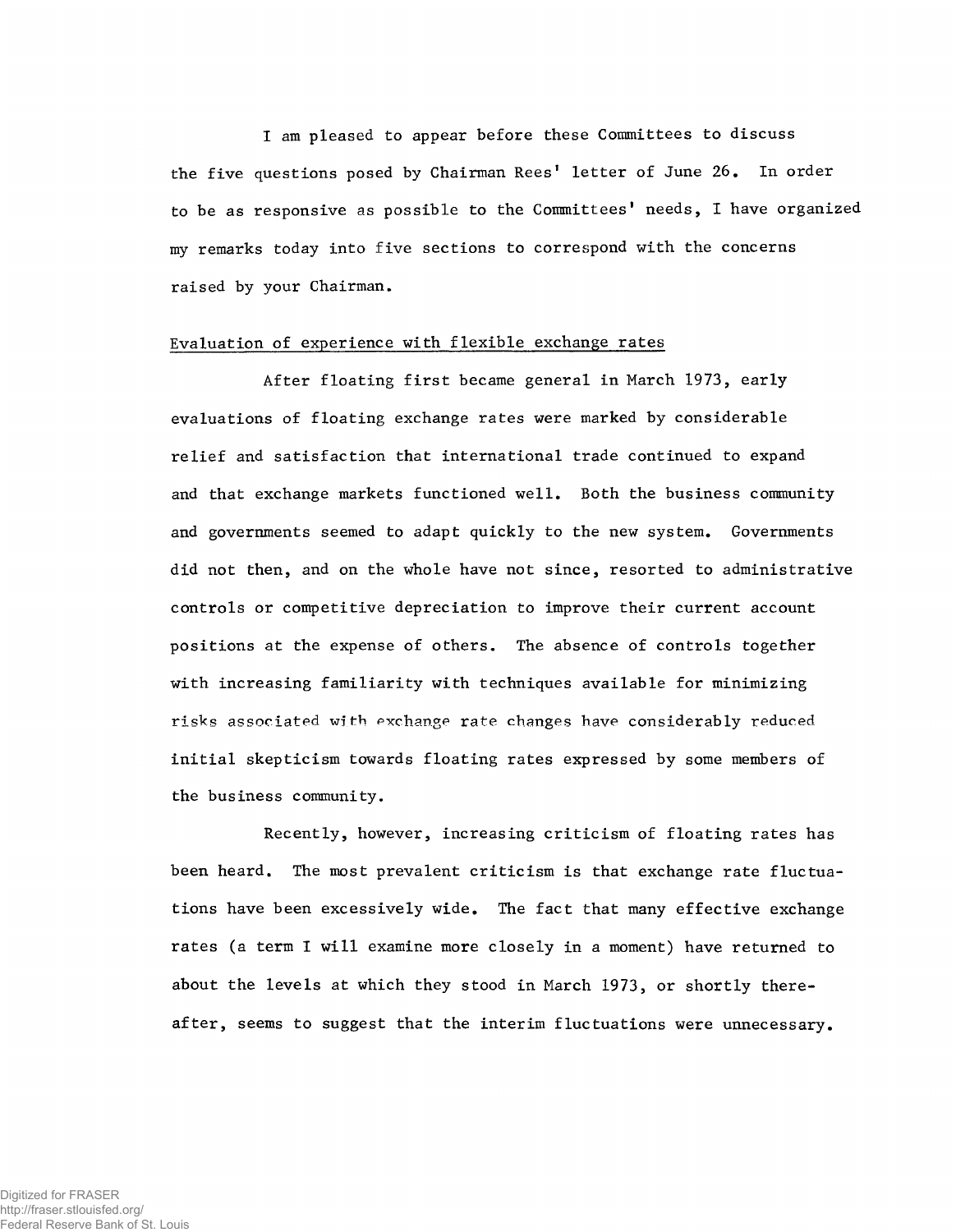Some observers go further and argue that temporary declines in exchange rates which have occurred have been inflationary in many countries through a ratchet effect on cost-price structures.

Moreover, monetary policies of non-reserve-currency countries have not been as independent under floating rates as some had expected. Monetary policies that generated and were constrained by unwanted flows of financial capital among countries under fixed exchange rates seem to have generated and to have been constrained by unwanted changes in exchange rates under a regime of greater flexibility in exchange rates.

Another aspect of the world monetary system that has attracted attention of late is the fact that it is not a system of freely floating exchange rates. It is a mixed system: some countries peg their currencies to the currency of a major trading partner; some blocs, or groups, of countries maintain stable rates among themselves while floating more freely with respect to the rest of the world; some countries actively manage their float to a greater or lesser extent by intervention in their exchange markets; and a very few countries, among them the United States, float -- to the extent that the interventions of others will allow them — with a relatively small amount of intervention.

Recent criticisms of floating exchange rates contribute to our understanding of the current world monetary system and deserve to be weighed carefully. On the other hand, it would be a mistake to allow these criticisms to overshadow the benefits that greater exchange rate flexibility has yielded. Exchange rate fluctuations have been large, to be sure, but in good part these fluctuations

-2-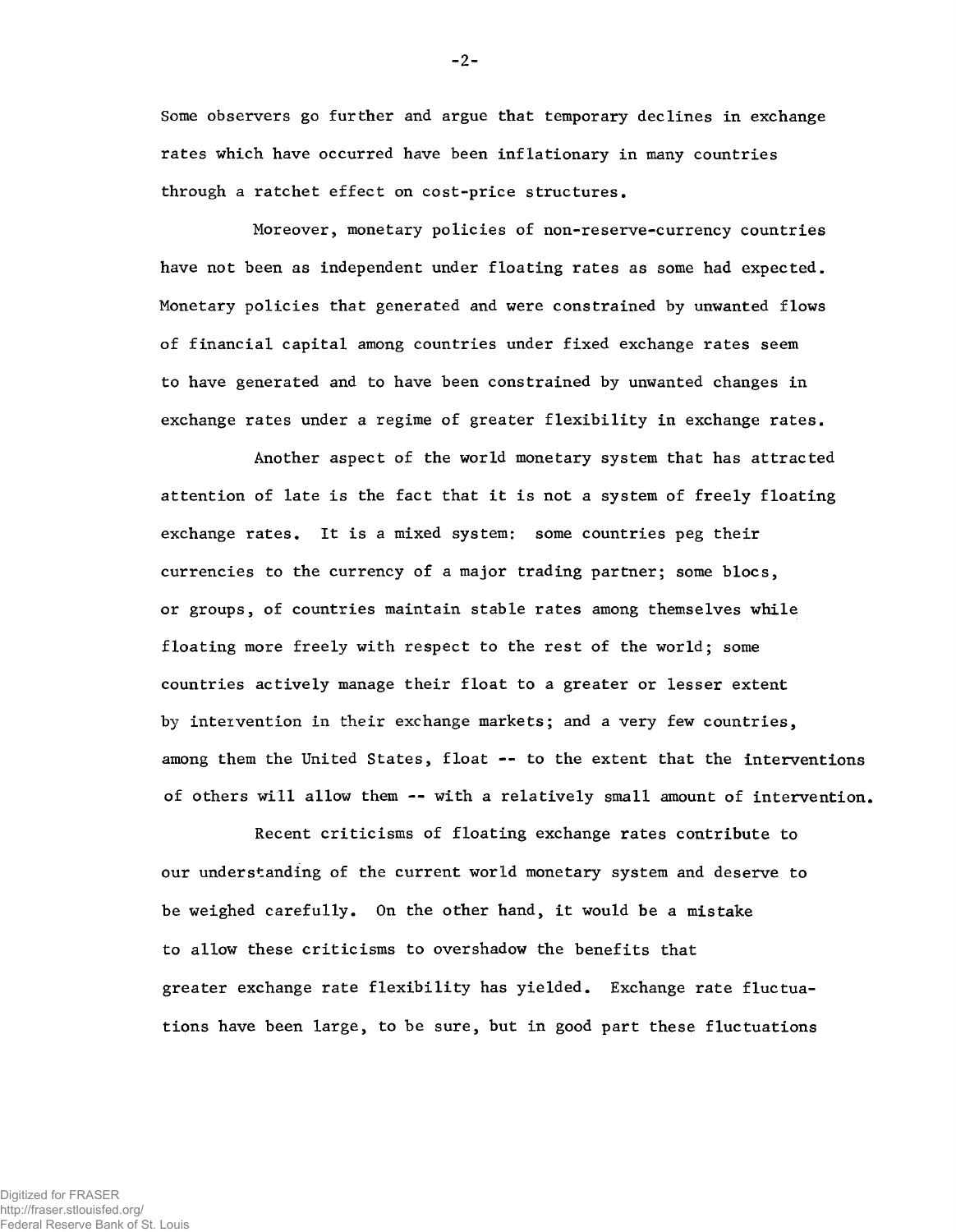have reflected the disturbed nature of our times. Since March 1973 we have experienced high and unpredictable rates of inflation, a worldwide recession, and the end of the boom in commodity prices. Massive increases in oil prices have produced large shifts in trade flows, and the problems connected with the recycling of OPEC investments to countries in need of financing have created further uncertainties. Finally, considerable uncertainty has prevailed concerning the preferences of OPEC members for various financial assets. Assessments that could be made by market participants of the probable impacts of these factors on individual countries have changed rapidly. These changing assessments have in turn generated large changes in exchange rates. But such shocks, to the world economy would have required unusually large and frequent exchange rate changes under any monetary system and would probably have resulted in some exchange market crises under a regime of fixed exchange rates. As a practical matter, there has been no alternative to greater flexibility in exchange rates, and for some countries there may be none for the foreseeable future.

The problems of the present system have been exaggerated by a tendency of public attention to concentrate on those foreign currencies showing the widest fluctuations vis-a-vis the U.S. dollar. This in part reflects the fact that in some cases an upward trend in a currency has tended to attract increasing activity into the market for that currency as speculative interest in it has mounted. In particular, wide swings in the DMark and in the Swiss franc against the dollar have dominated the news from the exchange markets. But all foreign currencies

-3-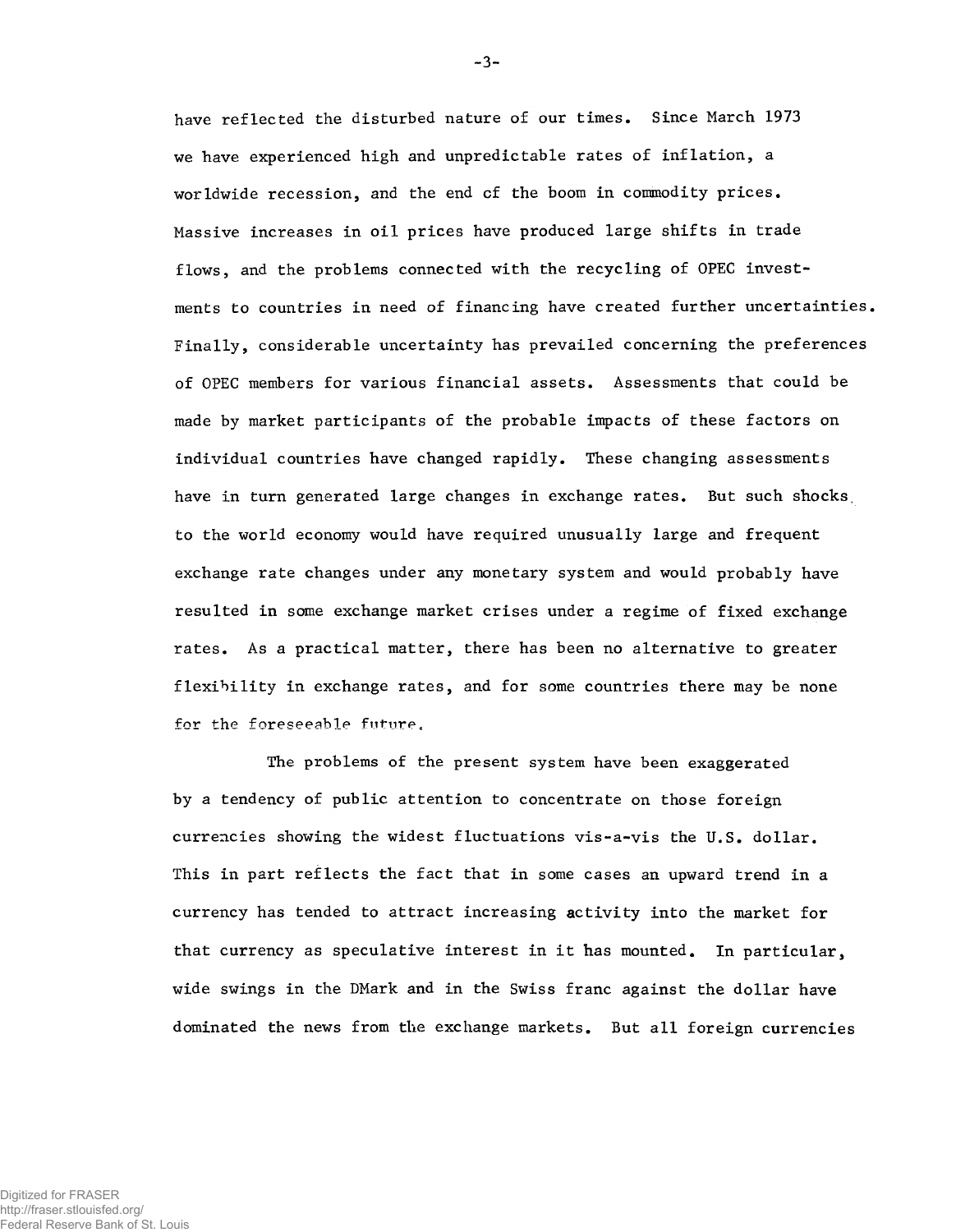do not move up and down against the dollar at the same time or at the same rate. And it is misleading to describe the movement in the dollar by concentrating on a particular foreign currency that is currently the center of market attention. The dollar has risen since March 1973 with respect to several major foreign currencies including sterling, the Canadian dollar, lira, and the Japanese yen.

With this in mind, analysts have constructed weighted averages of countries' exchange rates; these calculations are sometimes labelled the "effective exchange rate" of a particular currency. I have provided a brief description of alternative methods of calculating effective exchange rates in the appendix to this testimony. For the U.S. dollar, in contrast to some other currencies, alternative measures of an effective rate yield rather similar results.

## To what extent should central banks intervene in exchange markets?

Floating has been tempered by official intervention in exchange markets. The old system of fixed rates required intervention to be carried to the point of nearly complete stability. Under floating, intervention has usually been carried less far. But some countries, including Germany, Switzerland, France, Italy, Japan, and the United Kingdom, have intervened on a substantial scale in attempts to modify the exchange value of their currencies. The first two countries have intervened predominantly to moderate the appreciation of their currencies, while intervention by the others has been directed predominantly, but not exclusively, toward supporting their currencies.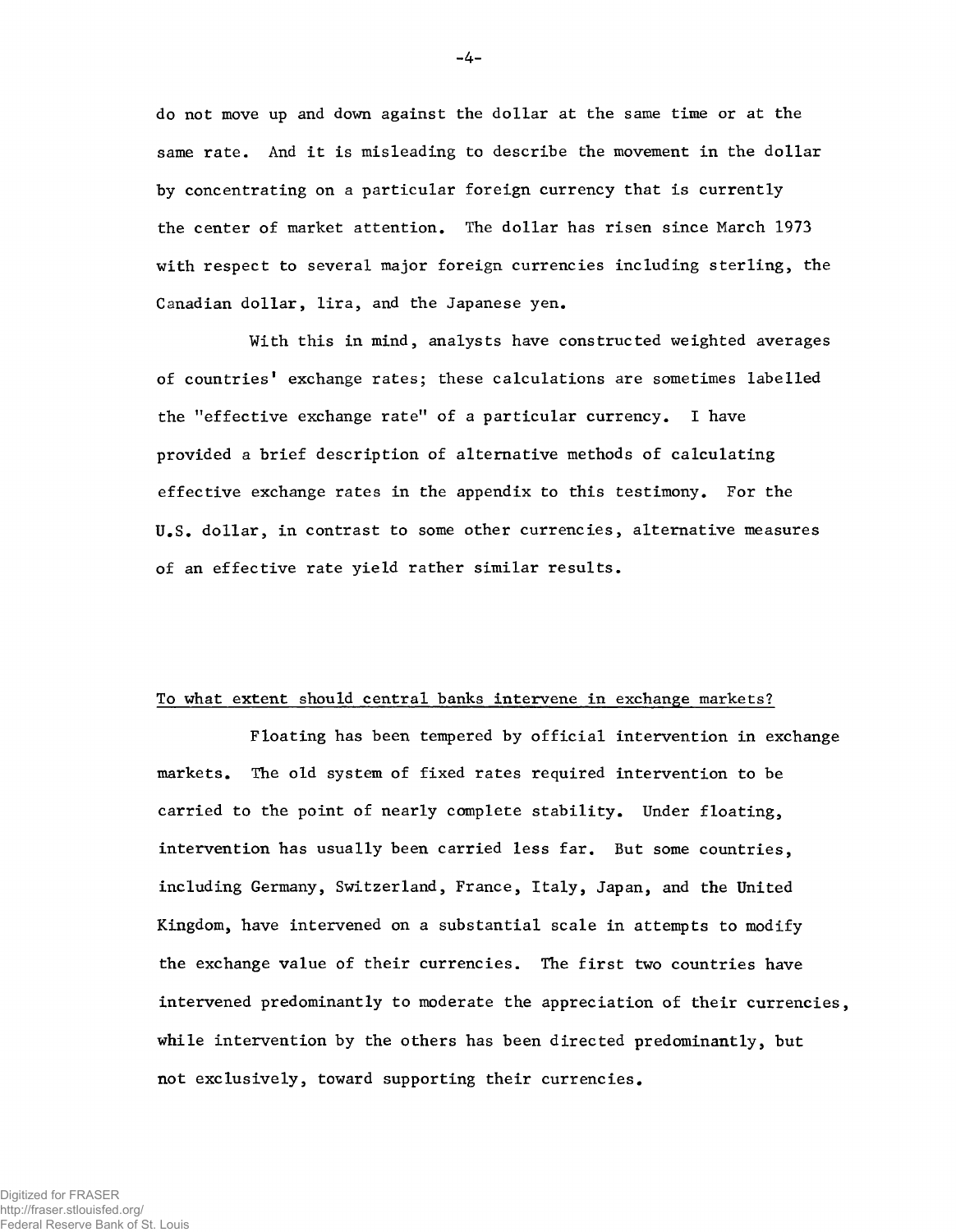Intervention initiated by foreign governments to support their currencies has been financed, as in the past, partly by the accumulation or reduction of reserves. But in some cases recent intervention has been financed by official borrowing of dollars on private credit markets, particularly the Eurodollar market. In addition, some "intervention" has not directly involved governments at all but has taken the form of officially directed borrowing of foreign currencies by state-controlled firms. These officially directed transactions have the same impact on exchange rates as more traditional forms of exchange market intervention. To give just one indication of magnitudes, in the first half of 1974 alone exchange-market intervention of all these types together amounted to nearly \$20 billion.

The great bulk of intervention by foreign countries occurs in dollars. While the intent and principal effect has been with respect to the currency of the intervening country, a significant effect has been exerted thereby upon the dollar. Sales of dollars in support of sterling, the French franc, and the lira tend to raise these currencies relative to the dollar. At the same time, the action tends to depress the dollar with respect to other currencies. Hence, while some dollar intervention has been supportive of the dollar, on balance intervention by central banks financed with reserves or with borrowed dollars has in some degree depressed the dollar.

In contrast to dollar intervention initiated by foreign governments, intervention initiated by the United States since March 1973 has been quite modest and limited in its purpose to maintaining orderly market conditions by smoothing temporary and disruptive fluctuations in exchange markets.

-5-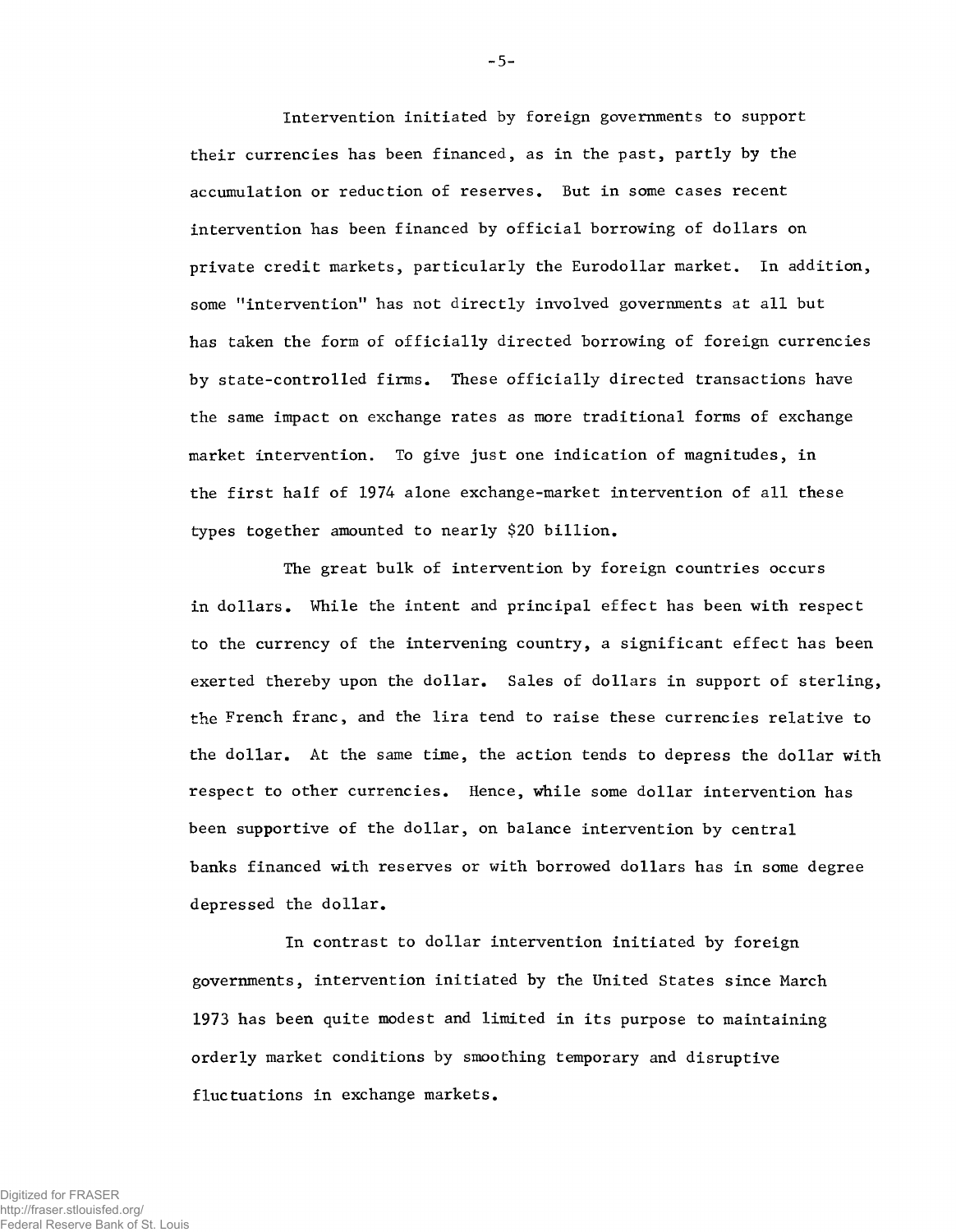Disorder in exchange markets may take several forms. One such form is a widening spread between bid and offer rates. In times of extreme disturbance, bids and offers may disappear altogether. Rate movements that are relatively discontinuous represent another form of disorder. Some participants in exchange markets engage in frequent in-and-out trading based on very short-term objectives; fluctuations generated by such trading may temporarily swamp more fundamental factors. Various other circumstances may temporarily block a response to fundamentals.

When appraising exchange-market intervention by the United States, it is important to remember the difficulties and constraints that necessarily circumscribe these operations. The total volume of financial assets denominated in U.S. dollars may be on the order of \$ 5 trillion, including substantial amounts held by foreigners in the United States and in the Eurodollar market, and a relatively large proportion of these dollar assets is internationally mobile. Hence potential shifts between the dollar and foreign currencies are very large. The potential scale of U.S. intervention, moreover, would be bound to remain modest, given the small size of U.S. reserve assets, the gross amount of which currently stands at about \$16 billion. The swap facilities utilized by the Federal Reserve to finance exchangemarket intervention are designed to be short-term credits and not substitutes for reserve assets. Finally, the United States at times faces a significant technical difficulty because, in order to intervene on any but a modest scale, it would have to intervene in many foreign currencies.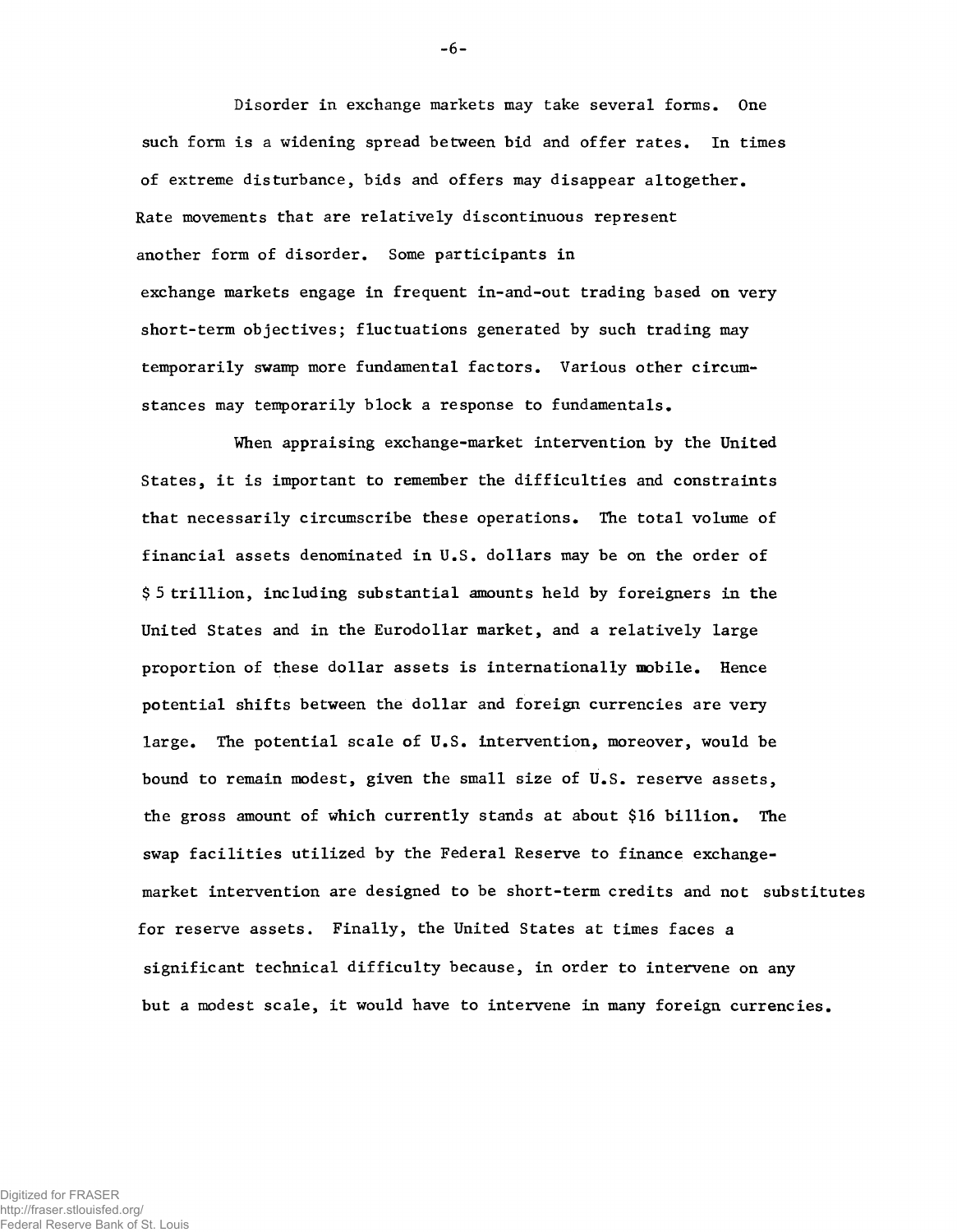Since we are larger than other countries, United States intervention in just one foreign currency could substantially distort the exchange rates between that one currency and all other foreign currencies.

Because of the important role that foreign official intervention plays in current exchange-rate arrangements, guidelines for intervention within the existing mixed system of exchange rate arrangements have been developed by the Committee of Twenty, As adopted in June 1974 by Executive Directors of the IMF, they are the first step in outlining the rights and responsibilities of countries within the evolving system. The guidelines encourage intervention designed to maintain orderly market conditions by mitigating day-today and week-to-week exchange rate changes, A member may also intervene to moderate movements in exchange rates over longer time periods (month-to-month or quarter-to-quarter) where factors recognized to be temporary are at work. The guidelines also allow countries to establish target zones for exchange rates or for the development of their reserves in consultation with the Fund -- although, to date, no country has attempted to specify zones for exchange rates or for changes in their reserve positions. These guidelines allow greater scope for intervention than we are willing to utilize.

The guidelines also recognize that members who engage in exchange-market intervention should bear in mind the interests of the issuing countries in whose currencies they intervene. Since most intervention involves dollars, the U.S, has a legitimate concern in this regard.

-7-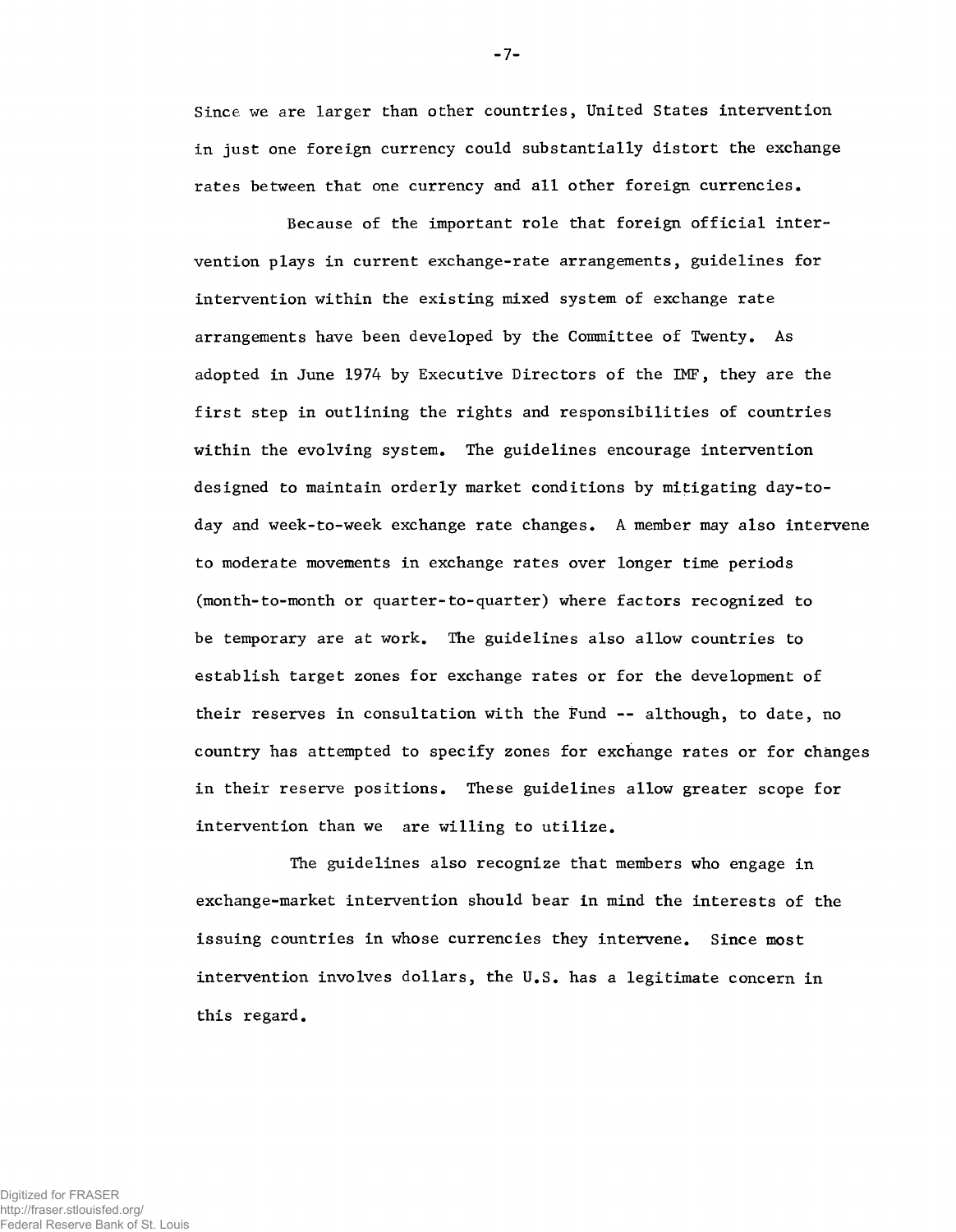Before leaving the subject of intervention in exchange markets, I would like to point out that monetary policies, and in particular central bank operations in domestic financial markets, have important implications for exchange rates. This is especially true for a currency such as the dollar since U.S. money markets are free of direct controls and since the dollar is widely held by individuals and firms that are sensitive to interest rates on alternative foreign currency assets. However, most countries -and, again, particularly the United States -- find it in their interest to give priority to domestic objectives in determining their monetary policies. Hence monetary policies may have unwanted repercussions in exchange markets -- an easing of monetary policy, for instance, producing a weakening in the exchange rate, possibly with inflationary consequences. Within limits, exchange market intervention may be able to cushion such effects.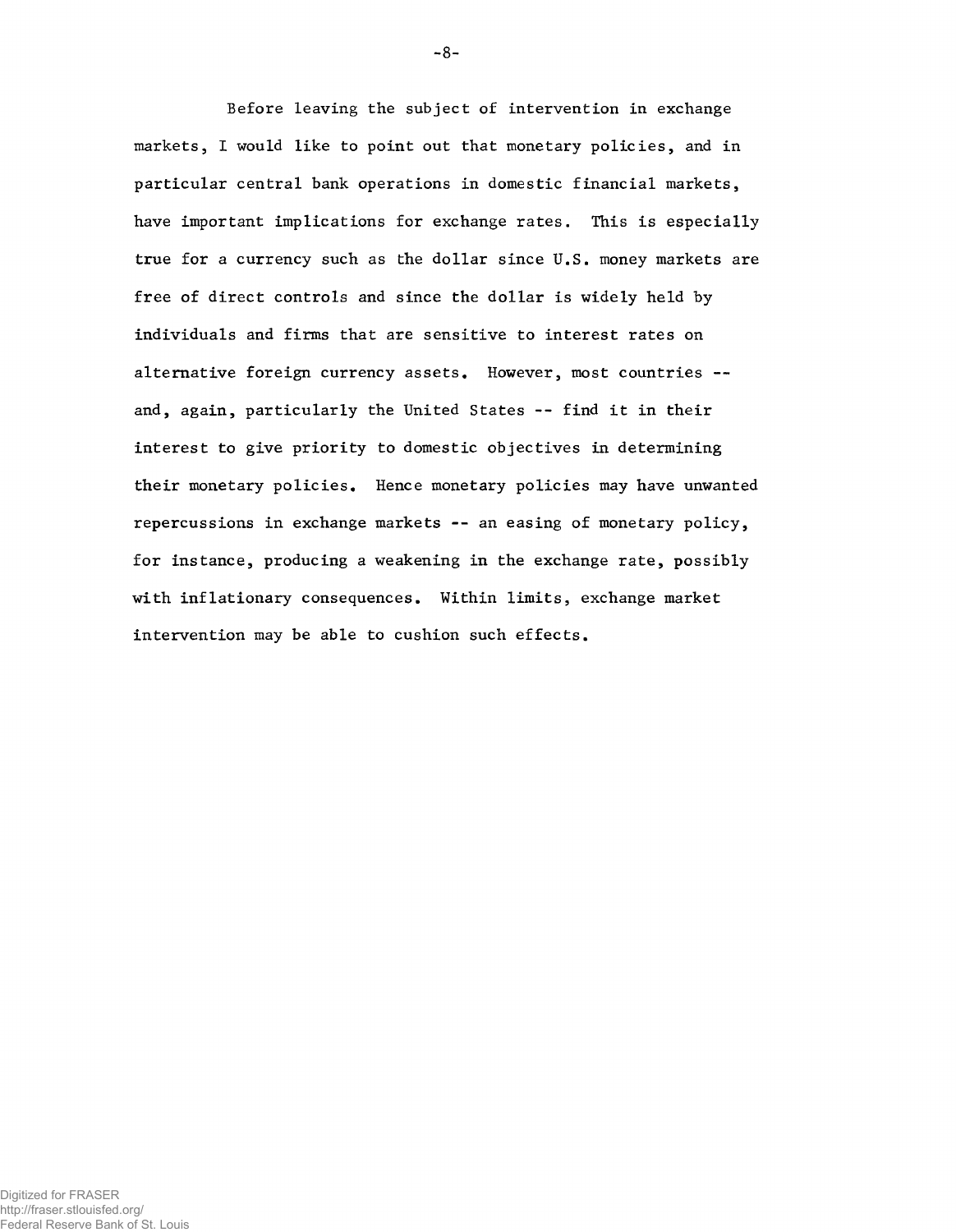Should authorization by the IMF be required for a country to float?

The constraints which circumscribe intervention operations described in the foregoing discussion apply a fortiori to the extreme case of intervention -- that is, attempted maintenance of a fixed rate. Such a fixed rate would be implied if the IMF had the power to deny to a member the right to float its currency, since the alternative to floating is a fixed rate maintained by intervention, or controls, or tight policy coordination, or some combination of these. The right of a country to float without prior authorization by the IMF was one of the principal matters in dispute at the recent meeting of the IMF Interim Committee in Paris.

Exchange rate stability is preferable to instability. But for reasons already given, it would be difficult for the United States to maintain exchange rates within narrow margins by intervention alone, and undesirable to attempt to do so.

Nor does close policy coordination offer a viable alternative as a means of maintaining exchange rates within narrow margins, at least for a large country like the United States. Smaller countries may find it preferable to limit their freedom of domestic policy in order to obtain the benefits of more stable international economic relations. For a large country with a foreign trade sector that is small relative to its domestic economy, a proper ordering of priorities points in the opposite direction.

Even a commitment to maintenance of exchange rates within narrow margins for a temporary period would have to be carefully safeguarded by an agreed adjustment

-9-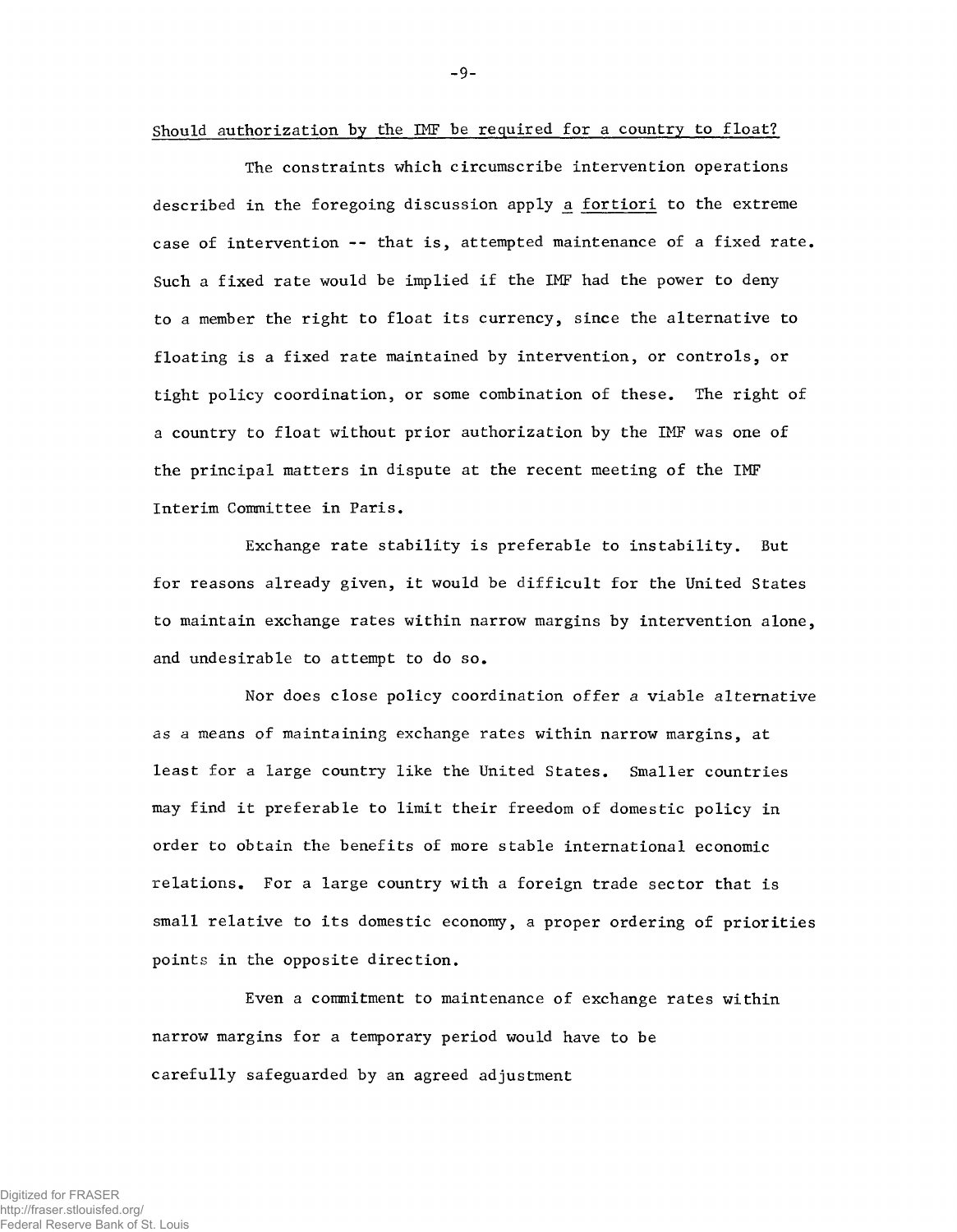mechanism. In such a mechanism, surplus and deficit countries would have to share the burden of adjustment, and it would also have to allow for changes in rates, perhaps along the lines of the outline of reform negotiated by the Committee of Twenty of the IMF.

These problems associated with a system of convertible currencies based on fixed rates make clear that an option to float must be available as part of the Fund's exchange rate regime. A system under which a country could be denied the right to float, or where some time limit for returning to fixed parities was specified, or where floating countries could be penalized in some form, would not meet the foreseeable needs of the United States.

A floating rate regime, of course, is not a license for uncooperative foreign exchange practices. A country with a floating currency can be a good international citizen and has an obligation to act responsibly and fulfill its international commitments. A commitment to cooperative behavior, rather than to a particular form of exchange rate regime, should be at the core of a country's obligations to the IMF.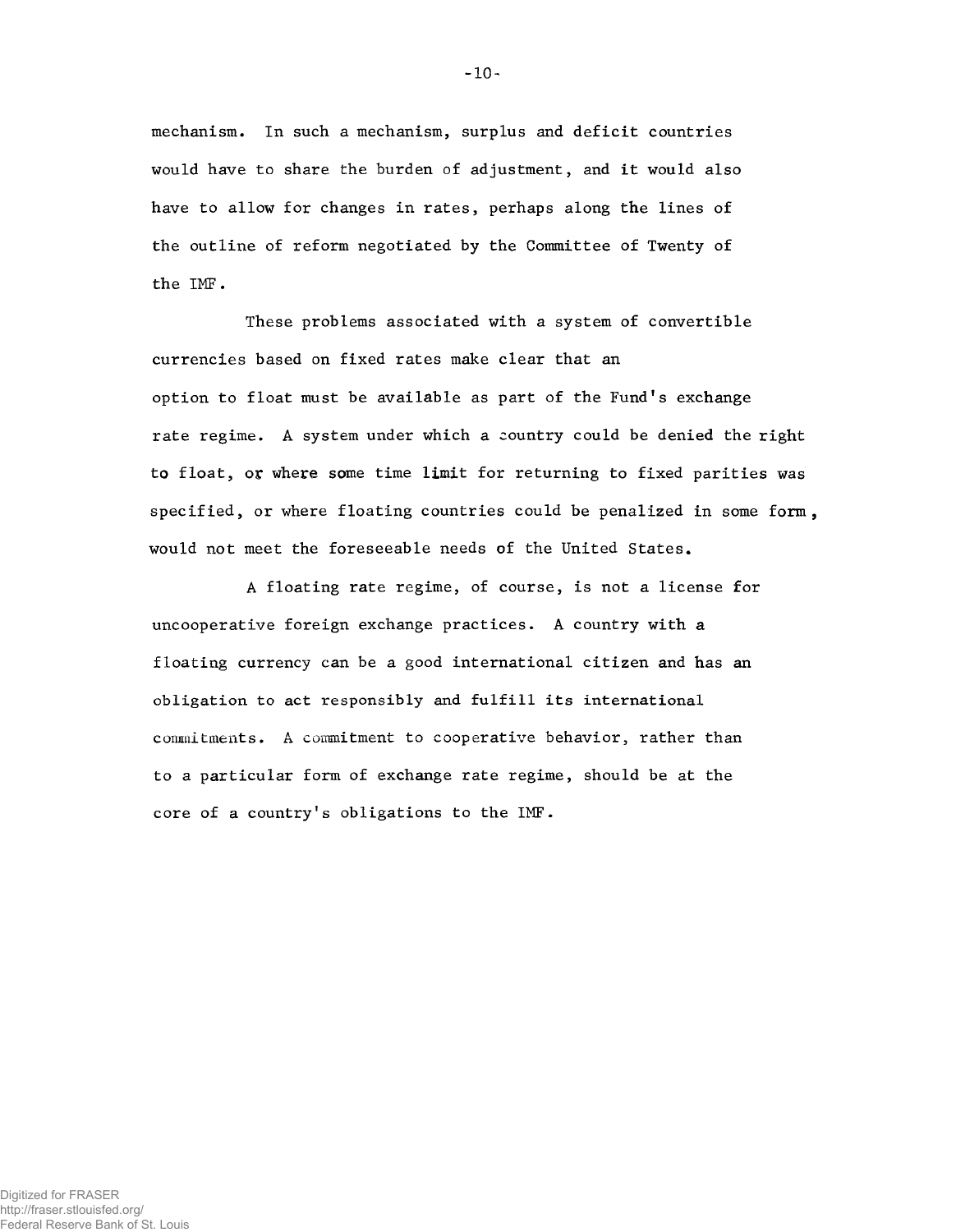The role of gold as a reserve asset and sales of gold by the IMF

As I have indicated, the appropriateness of particular exchange-rate arrangements will depend in theory and in practice on the nature of other aspects of the international monetary system, such as the place of reserve assets in that system. Similarly, the issue of the possible use of the gold now held by the International Monetary Fund must be examined in the context of the broader issue of the relationship between gold and other reserve assets in the international monetary system.

As you know, the United States wants to ensure that the role of gold in the international monetary system is gradually reduced. International rules of behavior should be structured to help achieve this objective. These might include: (1) A prohibition on any arrangements that would have the effect of fixing a price, or a price range, for gold. (2) A global limitation on the holdings of gold by governments and the International Monetary Fund taken together; no government would be allowed to purchase gold from the private market if such a purchase would push total holdings above the global limit. (3) Prohibition of gold transactions among monetary authorities, except in special circumstances, such as an emergency need for a country to mobilize its gold holdings; gold would not be used, directly or indirectly, as a means of settling payments imbalances except in such special circumstances. (4) Continuation of the right of individual countries to sell gold to the private market.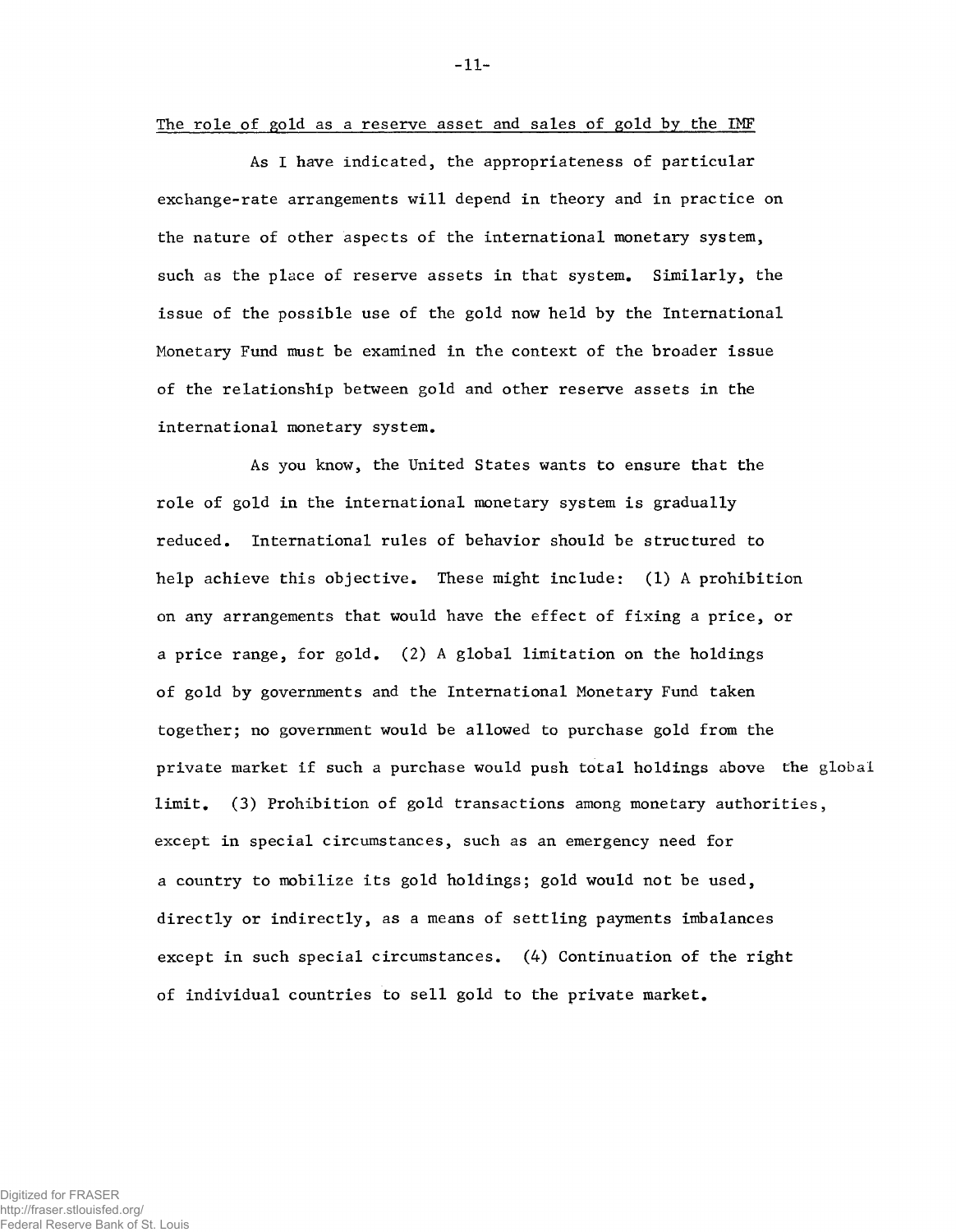Rules governing the use of gold in transactions with and directly by the International Monetary Fund are also needed, such as that gold should no longer be accepted by the Fund either for quota payments or for any other purpose, and that the Fund should be granted the same authority that each member government now has to sell gold from its present stock in the private market. The proceeds from such gold sales by the IMF should be used for internationally agreed upon purposes. Mobilization of a portion of the IMF's gold through sales in the private market could add to the resources available to assist those countries most seriously affected by the rise in oil prices; such sales would also help to ensure that the stock of monetary gold is gradually reduced.

Sales of the IMF's gold on the private market should not be designed to fix the market price of gold. Such sales, together with an effective global limit on the stock of officially held gold, would make it more difficult for individual governments, if they were so inclined, to fix the market price of gold. The announcement of a program of sales of IMF gold on the private market could depress the price of gold if the announcement took the public by surprise. But once the market adjusted to the prospect of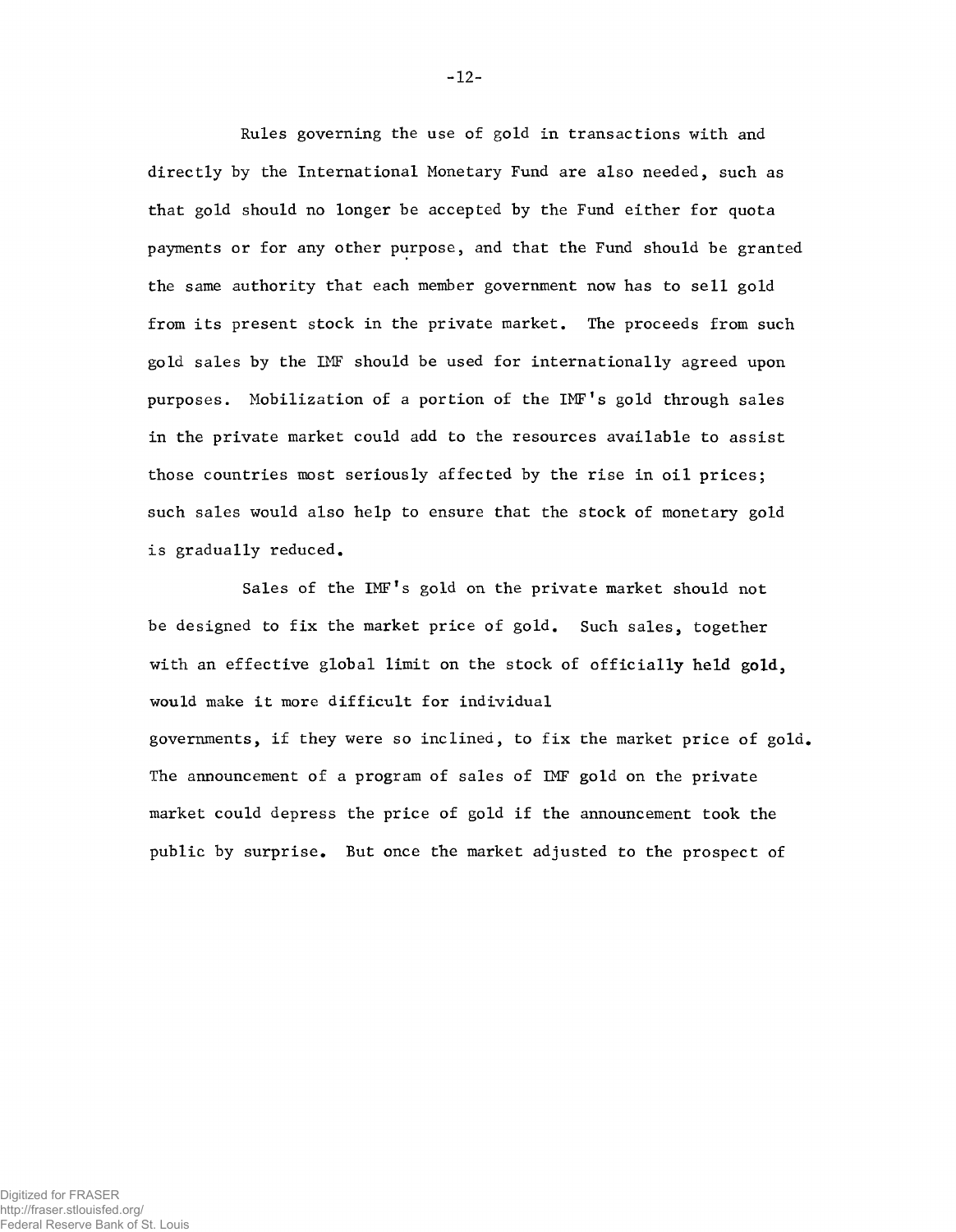The danger of manipulation of the gold price as a consequence of Fund sales of gold is further reduced by more general considerations. An attempt by any country or group of countries to fix an official price of gold would encounter severe difficulties owing to the existence of a free market for gold. An official price could not long deviate from the free price since monetary authorities would not wish to sell at prices below the free price and would not wish to buy above it. Maintaining equality between a fixed official price and the free price would require at least one monetary authority to stand ready to buy or to sell unlimited quantities of gold. Such an arrangement was attempted under the so-called Gold Pool arrangements in the 1960's and proved unworkable.

The establishment of rules of conduct for individual governments and for the IMF along the lines I have indicated is consistent with the objective of gradually reducing the role of gold in the international monetary system. Yet a gradual approach to this problem is clearly essential since gold is an important asset in the international reserves of a few countries. It is unrealistic to think that this asset can be eliminated from the international monetary system overnight. Instead, its role in the international monetary system should be gradually, effectively, and equitably reduced.

increased supplies from this source, the actual sales should not have a particularly pronounced effect on the market price. Moreover, such sales by the IMF are likely to be small and gradual.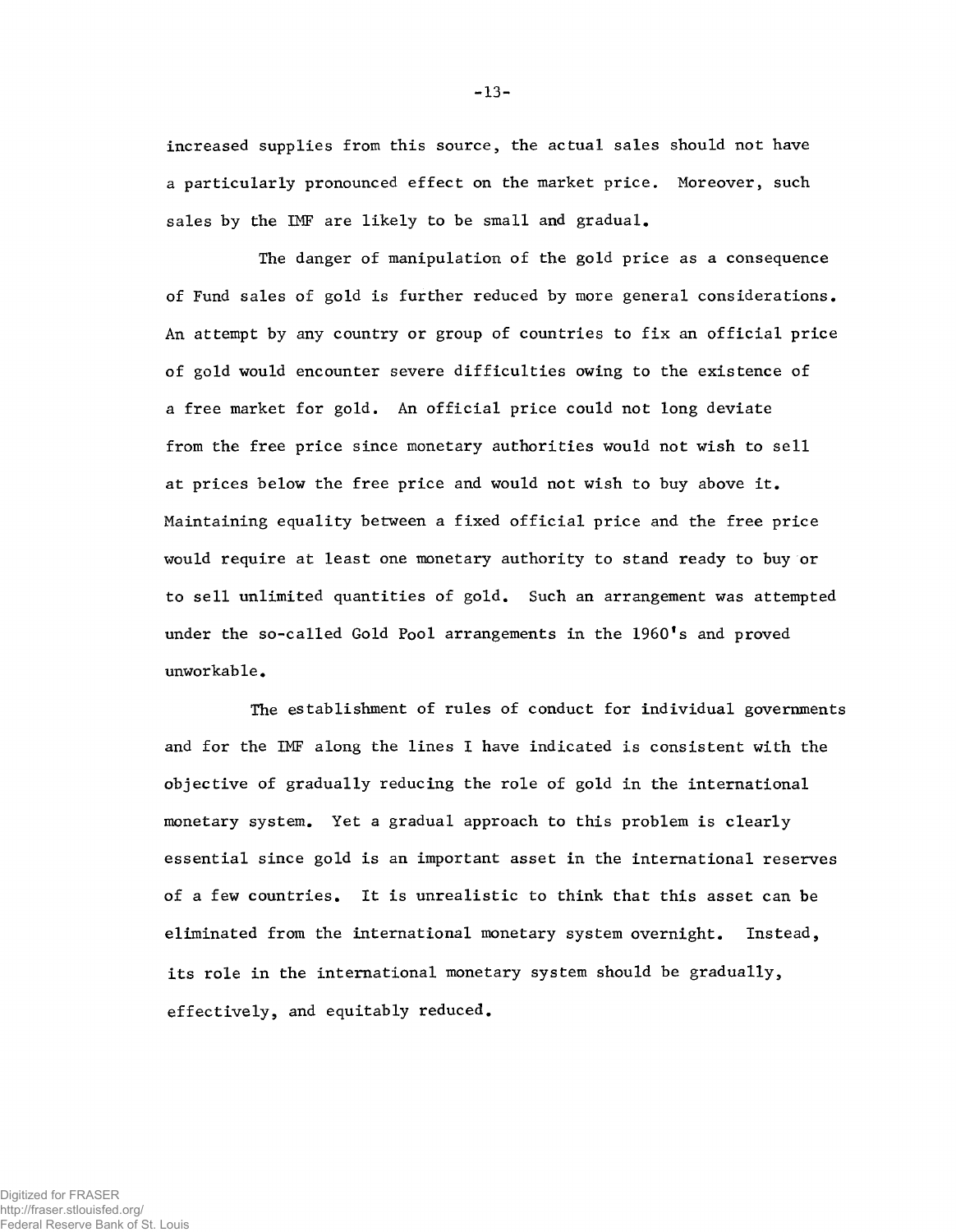The role of the dollar as a reserve currency and the "dollar overhang"

I turn now to the question of the role of reserve currencies, and particularly the role of the U.S. dollar, in the international monetary system. In analyzing this subject, and particularly in considering the so-called dollar overhang, it is necessary to keep in mind the multiple roles of the dollar in the international monetary system: the dollar is both the world's most widely used intervention currency and its principal reserve currency; the dollar is used by firms and individuals in many countries both to denominate and to execute their transactions; and, finally, dollar-denominated assets and liabilities are both widely held and issued by firms and individuals around the world.

Traditionally, the term dollar overhang has been applied to the holdings of dollars by foreign monetary authorities that are thought to be in excess of their desired holdings. Leaving aside the accumulations of dollar-denominated assets by the oil-exporting countries, which are more properly viewed as investments and not as reserves, the bulk of the dollar balances now held by foreign monetary authorities was accumulated before the widespread adoption of floating exchange rates in March 1973. In defense of their exchange parities, several countries accumulated massive amounts of dollar reserves in 1970-71 and in early 1973. There is no way of knowing whether or not all of these balances are now "willingly" held, but on the basis of the following factors there is reason to believe that for the most part they are.

Digitized for FRASER http://fraser.stlouisfed.org/ Federal Reserve Bank of St. Louis -14-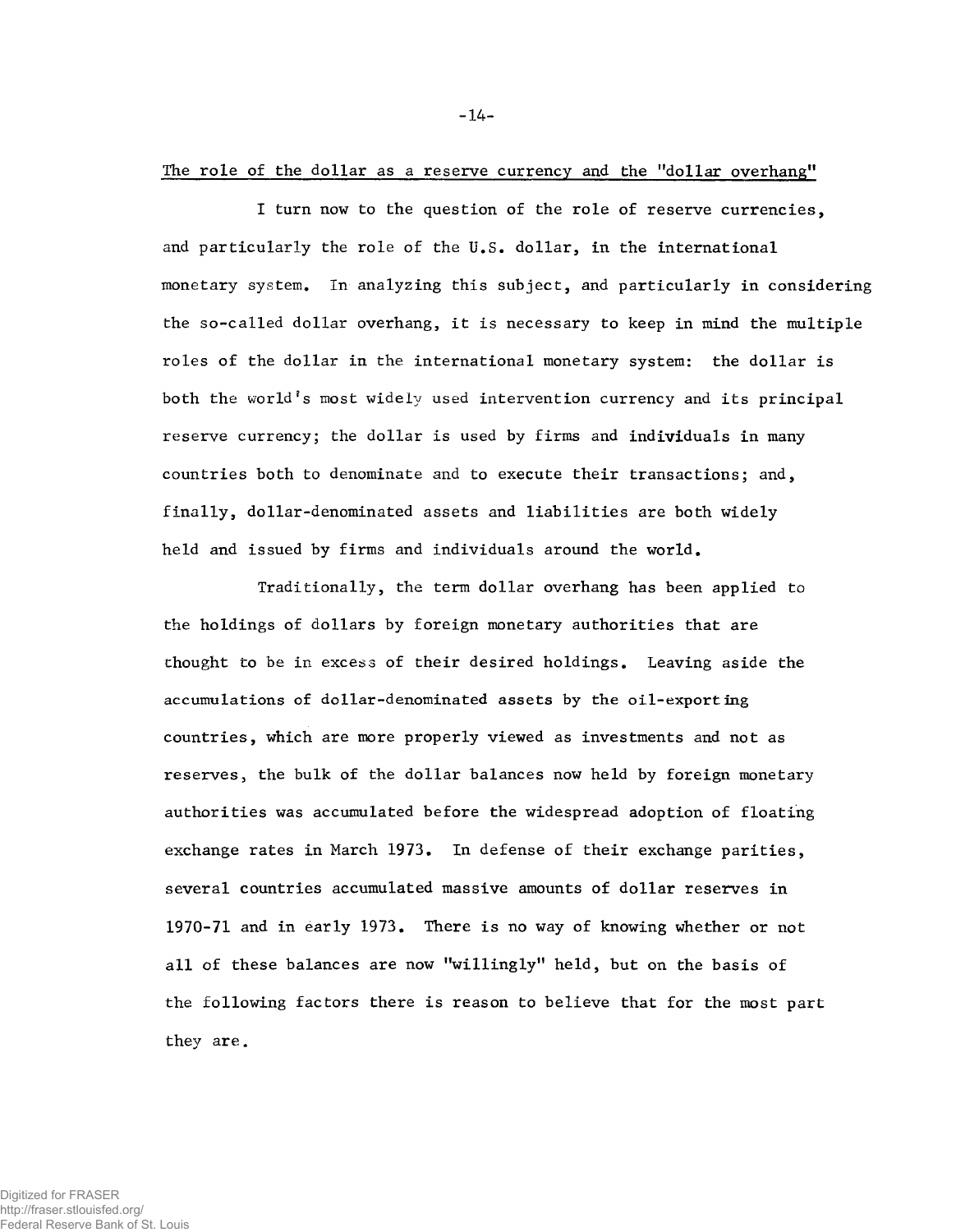First, since March 1973, under a regime of floating exchange rates, the accumulation of dollars by foreign authorities is no longer an obligation but rather an option. Some countries may on occasion intervene to hold down their exchange rate and so accumulate dollars and expand their money supply rather than see their currencies appreciate. Even if one were to regard these dollars as "unwanted" even though they were acquired by choice, the inflows may be quite unrelated to the U.S. balance of payments. Intervention may be engaged in by EEC members, for example, for the purposes of keeping snake currencies within their agreed upon margins. Alternatively, a country may be faced with the choice of intervening in dollars or letting its exchange rate appreciate or depreciate as a result of attempted movement of OPEC funds.

Second, the recent uncertainties and balance of payments difficulties associated with the rise in petroleum prices has put a premium on the holding of reserves. This development strengthens the presumption that current official holdings of dollars are willingly held.

Third, as indicated earlier, countries have frequently borrowed dollars on the international capital markets and have used these dollars in order to intervene in the exchange markets instead of reducing their actual holdings of dollars. This is indicative of a desire to preserve existing levels of reserves.

-15-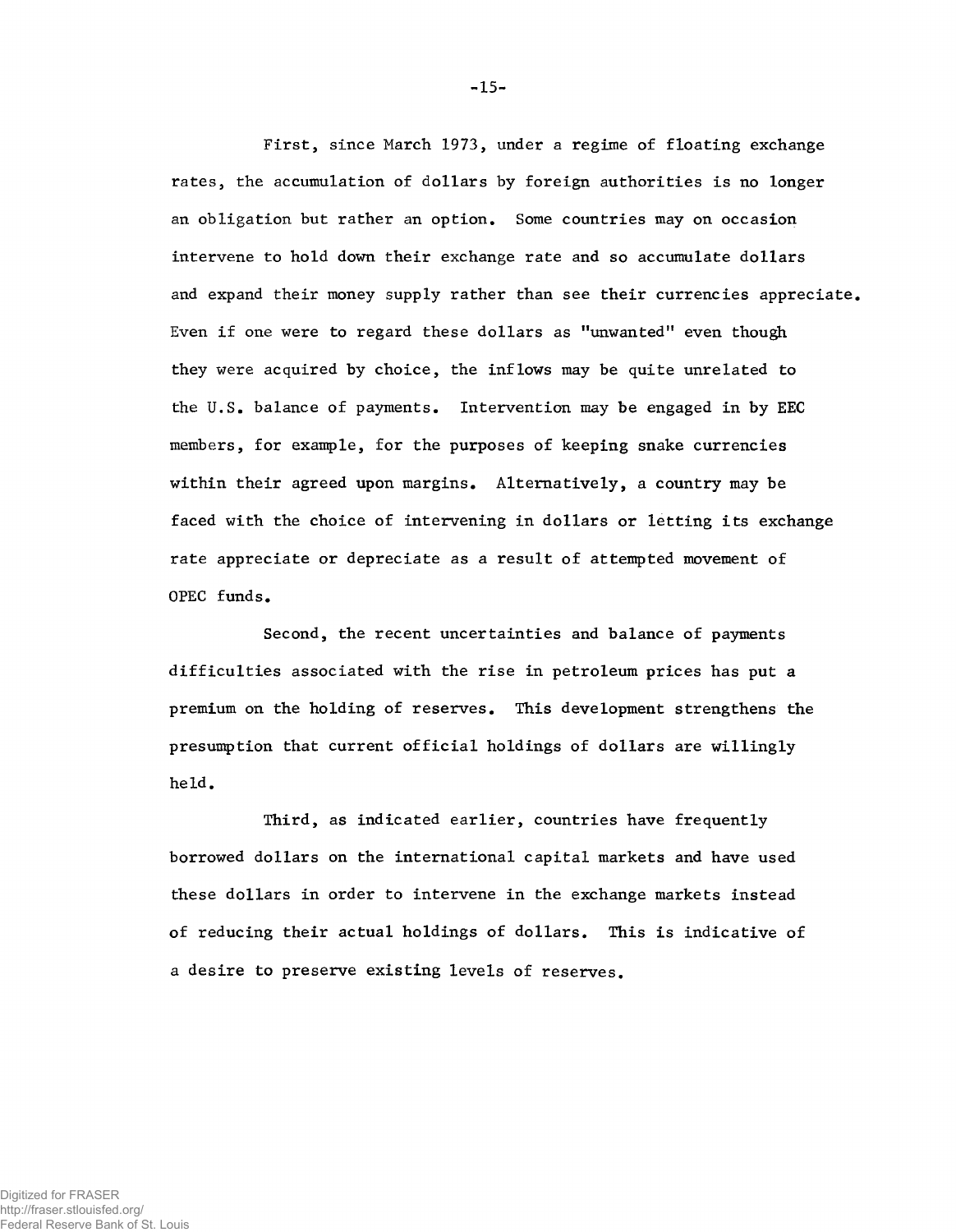Fourth, some countries that have very large dollar accumulations received these in part through an inflow of liquid capital. These funds could depart some day and therefore may make desirable the maintenance of somewhat larger reserves.

It tends to be misleading, therefore, in the present environment to view official dollar holdings as an "overhang." The possibility exists, of course, that countries now holding dollars willingly may change their mind. In any event, even to the extent that observers do speak of an "overhang," the United States cannot necessarily be held responsible for it.

The concept of the so-called dollar overhang has sometimes been extended to include private holdings of dollar-denominated assets, particularly those taking the form of Euro-currency claims. In my view, such an extension of the concept of the dollar overhang lacks economic meaning. At any moment in time these private claims are willingly held. For the most part, they represent the liquid assets of enterprises and investors that are required for the normal conduct of their operations.

It is true, of course, that the private demand for dollardenominated assets, as against assets in other currencies, is subject to change. If countries desired to offset the pressures on exchange rates that result from such shifts in asset demands, they would have to buy or sell dollars in the exchange markets. Official purchases of dollars under such circumstances could conceivably be interpreted as additions to the potential dollar overhang in the more traditional sense of the tern. In the present environment, however, situations in

Digitized for FRASER http://fraser.stlouisfed.org/ Federal Reserve Bank of St. Louis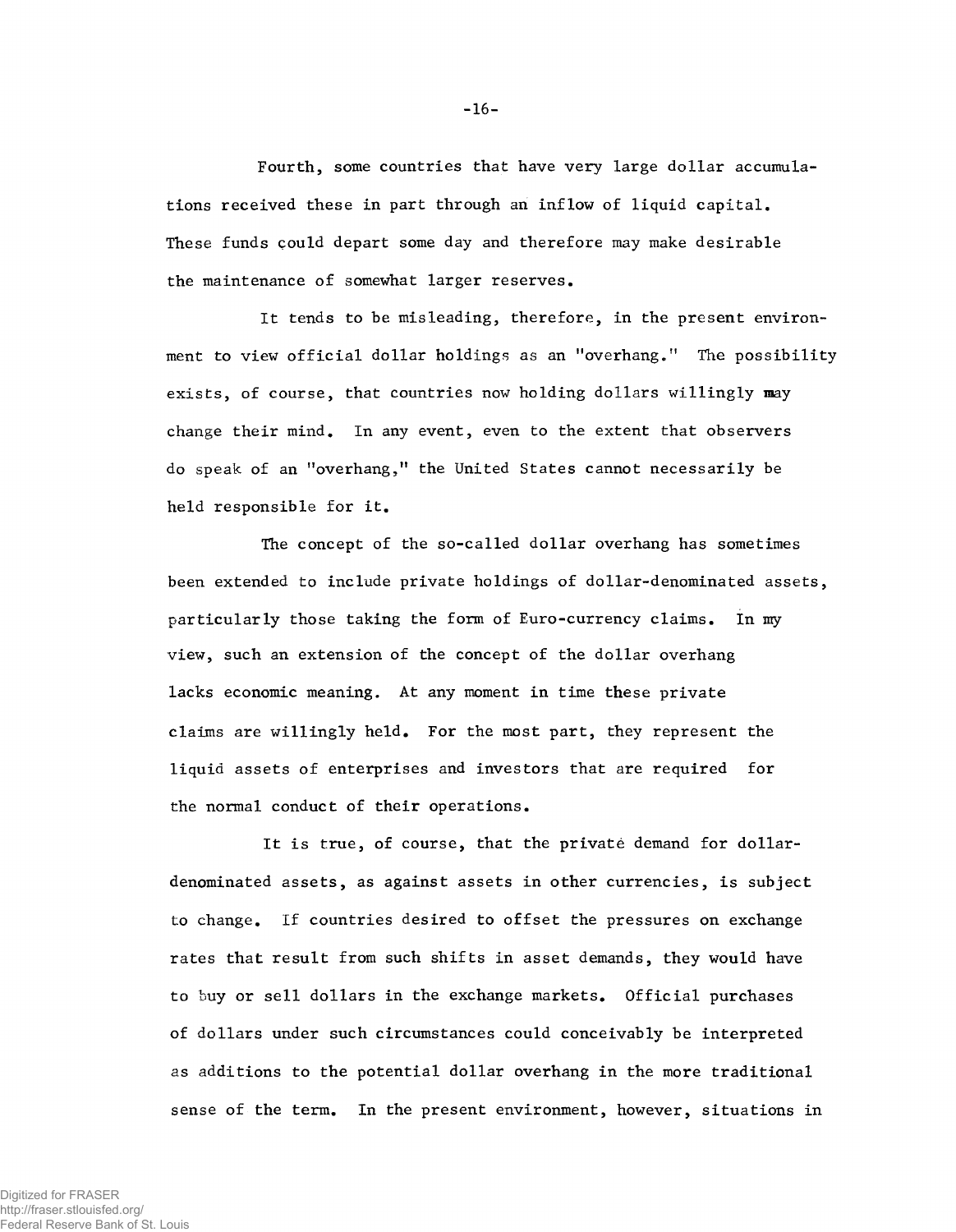which market pressures lead countries to sell dollars are as likely to occur as situations in which countries are led to purchase dollars. Countries are not obliged to do either.

The use of the dollar as a reserve currency, which is the corollary of the concern about an "overhang," has associated costs and benefits from the U.S. perspective. The main advantage for the United States has been the greater flexibility of balance-of-payments financing that this country has experienced because it could issue liabilities in settlement of a deficit. This presumed advantage, of course, is greatly reduced under a regime of floating exchange rates. On the other hand, the use of the dollar as a reserve currency has diminished our freedom to pursue an active exchange rate policy. As I have noted above, foreign intervention decisions have a strong influence on the exchange value of the dollar, sometimes in ways detrimental to U.S. objectives.

I believe that on balance the use of the dollar as a reserve currency has made an important contribution to the smooth functioning of the world economy during its recent, severe difficulties. For the longer term, however, the role to be played by the dollar and other reserve currencies in the international monetary system is an important, open question. A consolidation of dollar reserves into SDRs has been suggested. A consolidation of dollar

-17-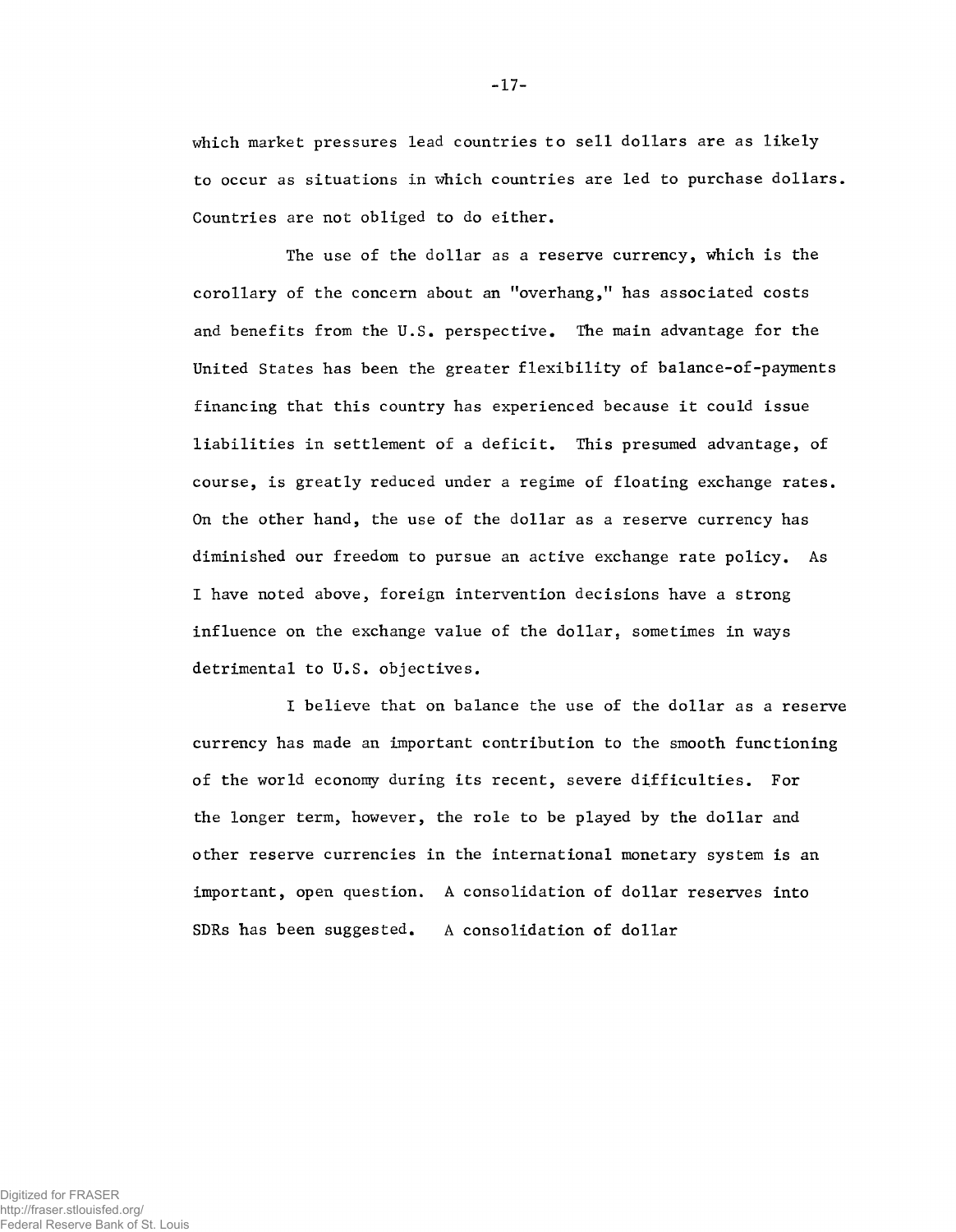reserves may well be involved in the eventual establishment of the SDR at the center of the international monetary system. But such proposals raise questions regarding terms -- interest rates, exchange guarantees, amortization provisions — that were discussed during the Committee of Twenty negotiations. The answers to these questions are, of course, crucial to the interests of the United States.

I would not want to prejudge the issue of consolidation. It may well be that as the international monetary system evolves, the case may gain in persuasiveness. We are fortunate to have been able to observe the operation of the international monetary system in the past two years without being forced by events into hasty arrangements that might not have stood the test of time. The task for the future is thoroughly to analyze and build on the experience we have accumulated.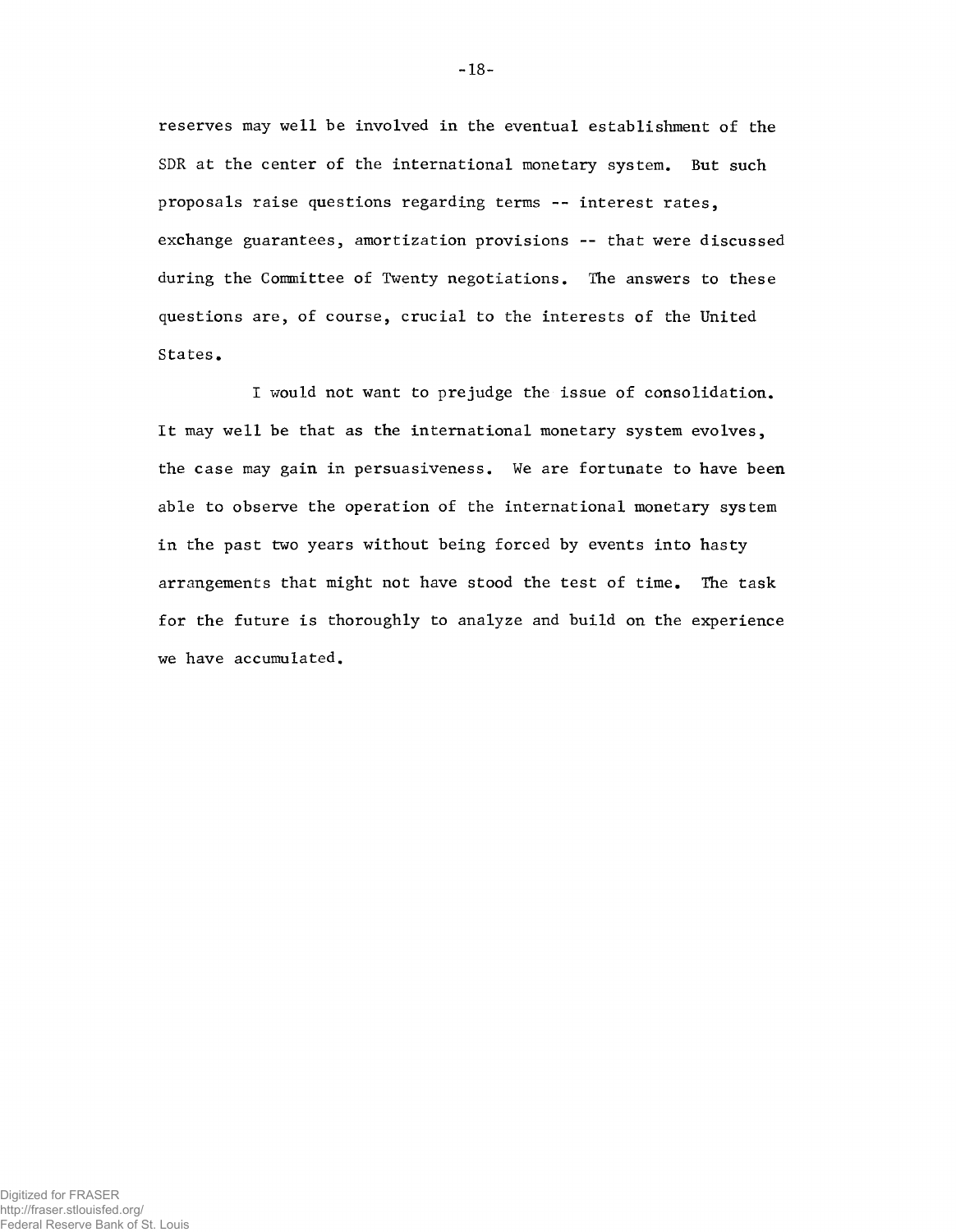## APPENDIX

## ALTERNATIVE MEASURES OF EFFECTIVE EXCHANGE RATES

The weights assigned to market exchange rates in the calculation of an effective exchange rate reflect alternative measures of the relative importance of the different countries whose currencies are taken into account in the calculation.

One method of calculation is based on so-called "bilateral trade shares." For example, in calculating the effective rate for Germany, the dollar-Dmark exchange rate would be weighted by the share of German-U.S. bilateral trade in total German trade; the yen-DMark exchange rate would be weighted by the share of Japanese-German bilateral trade in total German trade; and so on for the other exchange rates taken into account in the calculation. Effective exchange rates calculated in this manner tend to emphasize the close relationships of a country's currency with respect to the currencies of its major trading partners. Some foreign currencies that have had wide variations in exchange rates vis-a-vis the dollar have been far more stable with respect to the currencies of their bilateral trading partners. For example, the Belgian franc's effective rate using bilateral trade weights has fluctuated in a range of only 6-1/2 per cent since March 1973, while the market exchange rate of the Belgian franc against the dollar has varied in a range of roughly 25 per cent over the same time period. The effective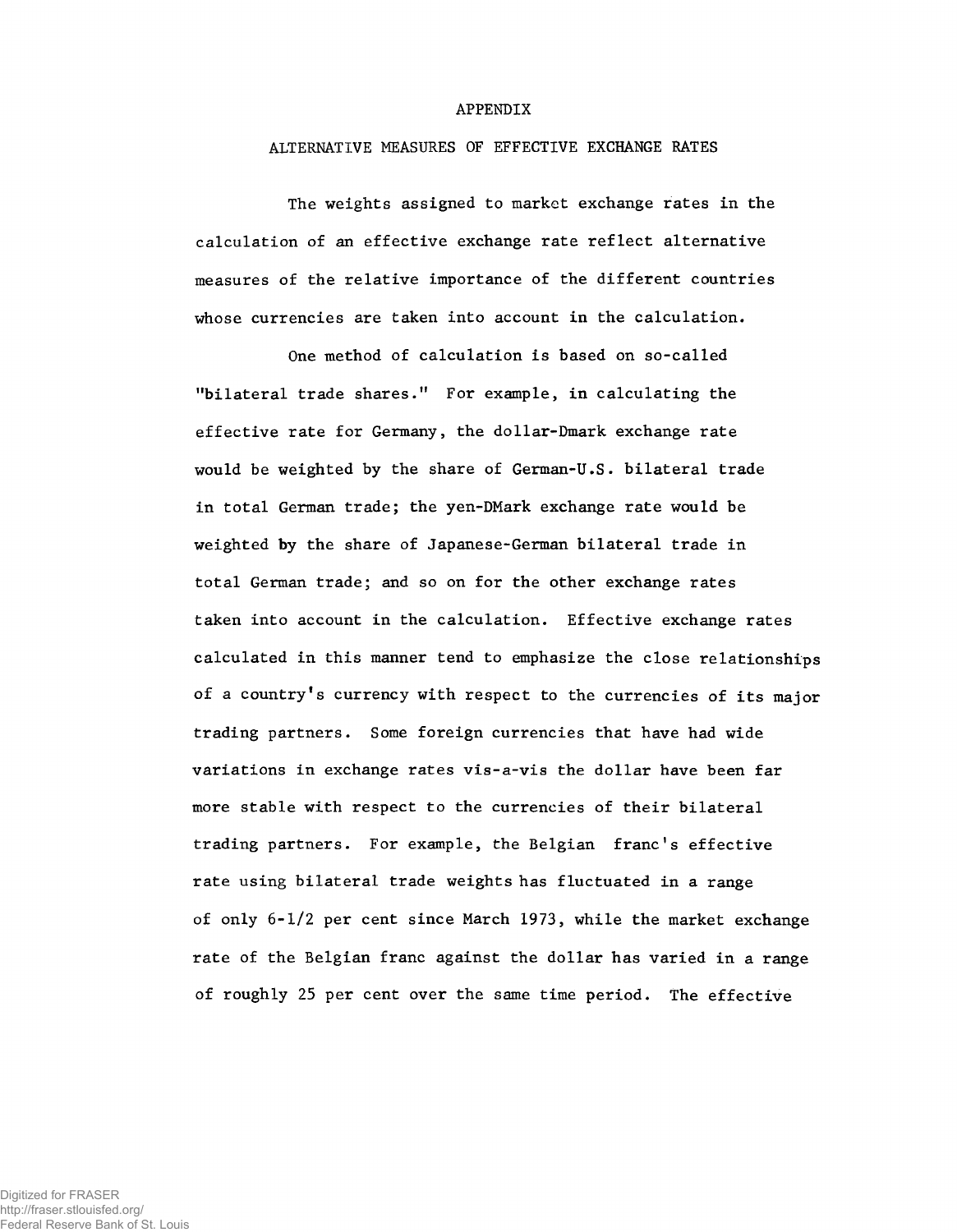rate of the U.S. dollar meanwhile, calculated in an analogous fashion, has varied over a range of 8 per cent.

The bilateral trade weights employed in the calculations I have just described take into account direct trade relationships among countries, but they do not take into account important effects on export competitiveness in third countries. For example, Germany and Japan do not have a large bilateral trade relationship with each other, but German automobiles and Japanese automobiles clearly compete in the U.S. automobile market. In evaluating Germany's overall competitive position in world markets, it may be more reasonable to assign a weight to the Japanese yen which reflects Japan's share of world trade rather than its share of trade with Germany alone (and similarly for other currencies). An alternative method for calculating effective exchange rates thus employs such "multilateral trade weights."

The weights used by the IMF to calculate the value of the SDR in terns of individual currencies were selected to reflect the overall economic importance of various countries, and are similar to multilateral trade weights. The SDR value of a country's currency is therefore very similar to an effective exchange rate for that currency.

Still another alternative calculation of a weighted average exchange rate may be obtained from a world trade model such as that constructed by the Research Department of the IMF. An effective exchange rate computed on this basis attempts to